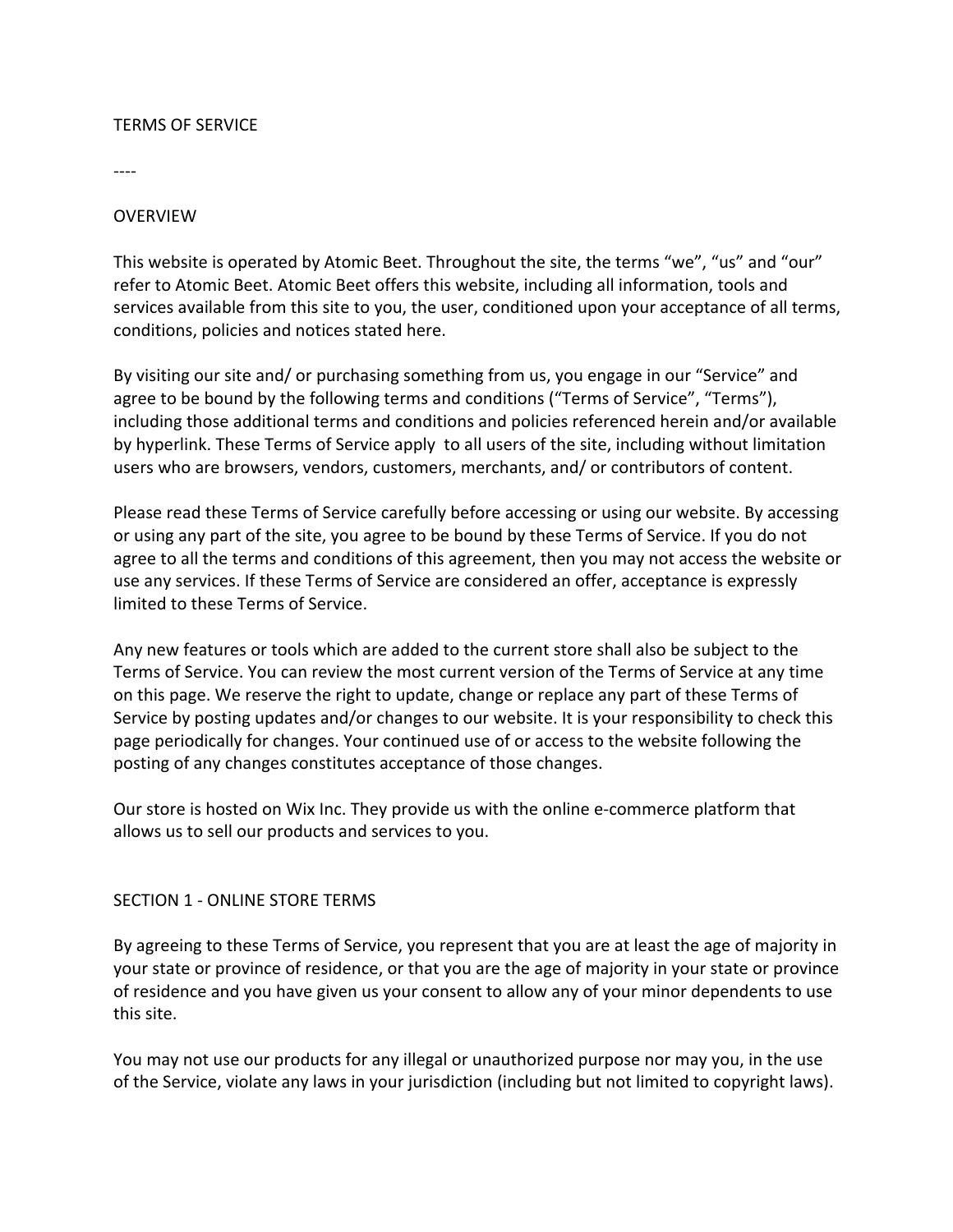You must not transmit any worms or viruses or any code of a destructive nature.

A breach or violation of any of the Terms will result in an immediate termination of your Services.

## SECTION 2 - GENERAL CONDITIONS

We reserve the right to refuse service to anyone for any reason at any time.

You understand that your content (not including credit card information), may be transferred unencrypted and involve (a) transmissions over various networks; and (b) changes to conform and adapt to technical requirements of connecting networks or devices. Credit card information is always encrypted during transfer over networks.

You agree not to reproduce, duplicate, copy, sell, resell or exploit any portion of the Service, use of the Service, or access to the Service or any contact on the website through which the service is provided, without express written permission by us.

The headings used in this agreement are included for convenience only and will not limit or otherwise affect these Terms.

# SECTION 3 - ACCURACY, COMPLETENESS AND TIMELINESS OF INFORMATION

We are not responsible if information made available on this site is not accurate, complete or current. The material on this site is provided for general information only and should not be relied upon or used as the sole basis for making decisions without consulting primary, more accurate, more complete or more timely sources of information. Any reliance on the material on this site is at your own risk.

This site may contain certain historical information. Historical information, necessarily, is not current and is provided for your reference only. We reserve the right to modify the contents of this site at any time, but we have no obligation to update any information on our site. You agree that it is your responsibility to monitor changes to our site.

# SECTION 4 - MODIFICATIONS TO THE SERVICE AND PRICES

Prices for our products are subject to change without notice.

We reserve the right at any time to modify or discontinue the Service (or any part or content thereof) without notice at any time.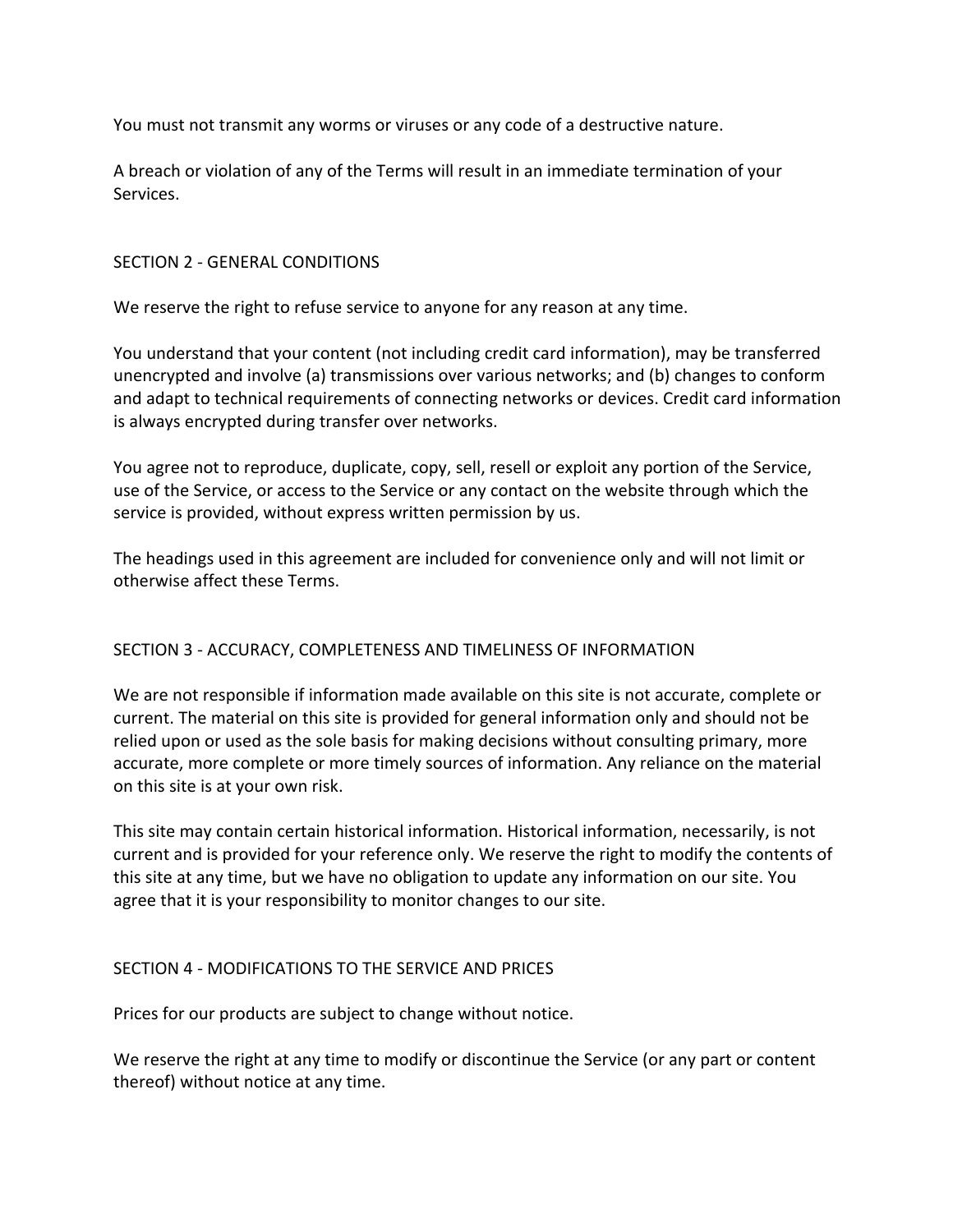We shall not be liable to you or to any third-party for any modification, price change, suspension or discontinuance of the Service.

# SECTION 5 - PRODUCTS OR SERVICES (if applicable)

Certain products or services may be available exclusively online through the website. These products or services may have limited quantities and are subject to return or exchange only according to our Return Policy.

We have made every effort to display as accurately as possible the colors and images of our products that appear at the store. We cannot guarantee that your computer monitor's display of any color will be accurate.

We reserve the right, but are not obligated, to limit the sales of our products or Services to any person, geographic region or jurisdiction. We may exercise this right on a case-by-case basis. We reserve the right to limit the quantities of any products or services that we offer. All descriptions of products or product pricing are subject to change at anytime without notice, at the sole discretion of us. We reserve the right to discontinue any product at any time. Any offer for any product or service made on this site is void where prohibited.

We do not warrant that the quality of any products, services, information, or other material purchased or obtained by you will meet your expectations, or that any errors in the Service will be corrected.

## SECTION 6 - ACCURACY OF BILLING AND ACCOUNT INFORMATION

We reserve the right to refuse any order you place with us. We may, in our sole discretion, limit or cancel quantities purchased per person, per household or per order. These restrictions may include orders placed by or under the same customer account, the same credit card, and/or orders that use the same billing and/or shipping address. In the event that we make a change to or cancel an order, we may attempt to notify you by contacting the e-mail and/or billing address/phone number provided at the time the order was made. We reserve the right to limit or prohibit orders that, in our sole judgment, appear to be placed by dealers, resellers or distributors.

You agree to provide current, complete and accurate purchase and account information for all purchases made at our store. You agree to promptly update your account and other information, including your email address and credit card numbers and expiration dates, so that we can complete your transactions and contact you as needed.

For more detail, please review our Returns Policy.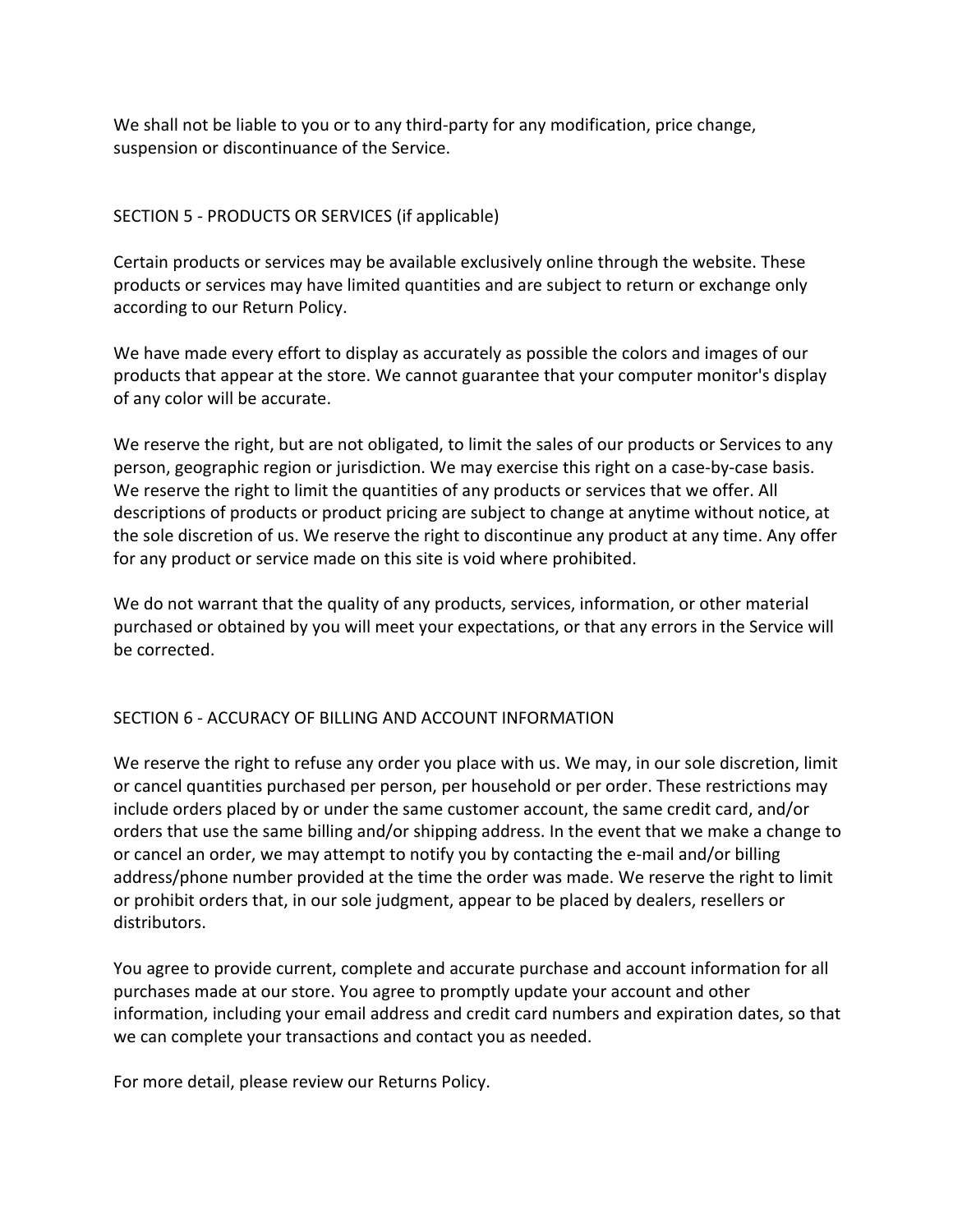# SECTION 7 - OPTIONAL TOOLS

We may provide you with access to third-party tools over which we neither monitor nor have any control nor input.

You acknowledge and agree that we provide access to such tools "as is" and "as available" without any warranties, representations or conditions of any kind and without any endorsement. We shall have no liability whatsoever arising from or relating to your use of optional third-party tools.

Any use by you of optional tools offered through the site is entirely at your own risk and discretion and you should ensure that you are familiar with and approve of the terms on which tools are provided by the relevant third-party provider(s).

We may also, in the future, offer new services and/or features through the website (including, the release of new tools and resources). Such new features and/or services shall also be subject to these Terms of Service.

## SECTION 8 - THIRD-PARTY LINKS

Certain content, products and services available via our Service may include materials from third-parties.

Third-party links on this site may direct you to third-party websites that are not affiliated with us. We are not responsible for examining or evaluating the content or accuracy and we do not warrant and will not have any liability or responsibility for any third-party materials or websites, or for any other materials, products, or services of third-parties.

We are not liable for any harm or damages related to the purchase or use of goods, services, resources, content, or any other transactions made in connection with any third-party websites. Please review carefully the third-party's policies and practices and make sure you understand them before you engage in any transaction. Complaints, claims, concerns, or questions regarding third-party products should be directed to the third-party.

# SECTION 9 - USER COMMENTS, FEEDBACK AND OTHER SUBMISSIONS

If, at our request, you send certain specific submissions (for example contest entries) or without a request from us you send creative ideas, suggestions, proposals, plans, or other materials, whether online, by email, by postal mail, or otherwise (collectively, 'comments'), you agree that we may, at any time, without restriction, edit, copy, publish, distribute, translate and otherwise use in any medium any comments that you forward to us. We are and shall be under no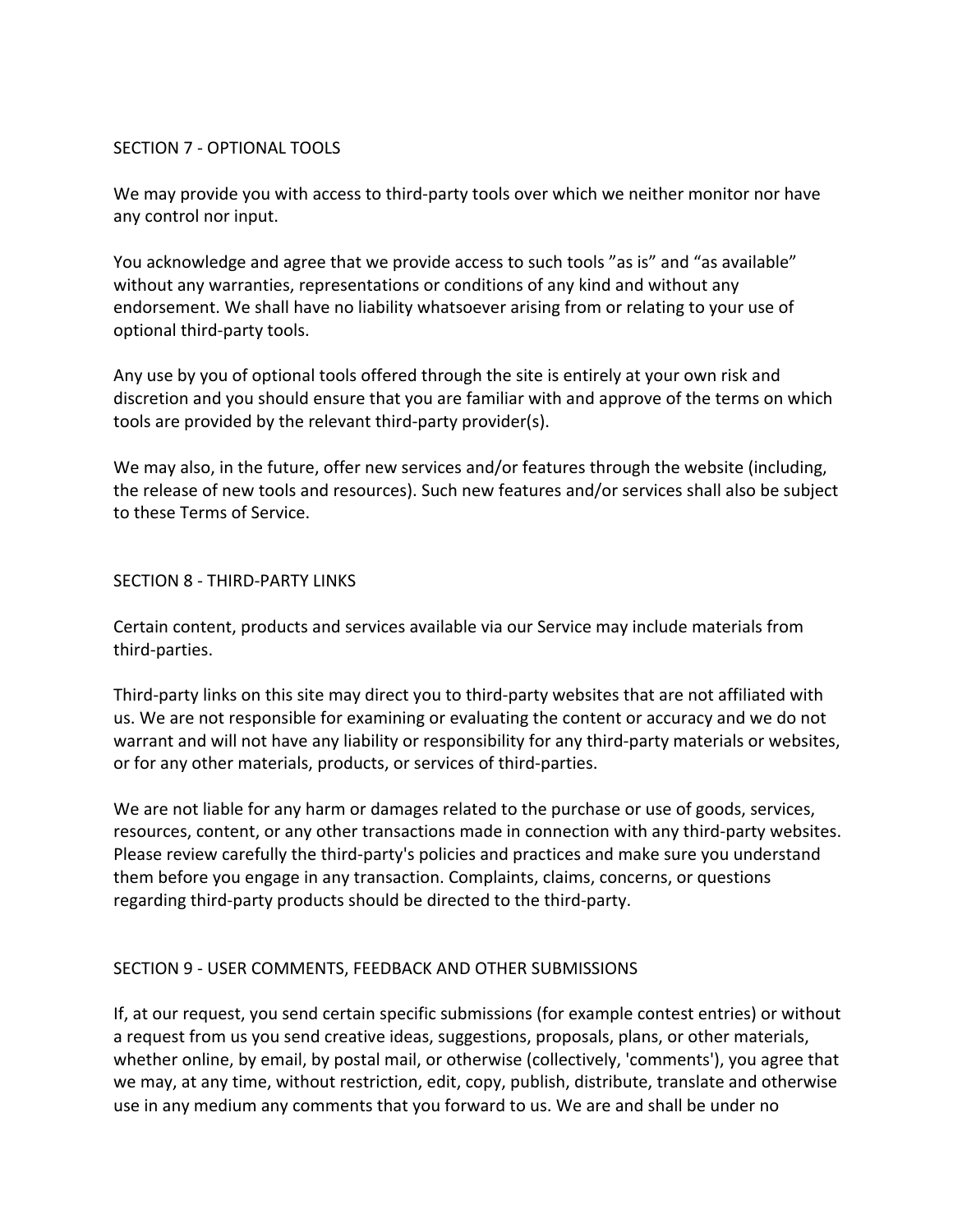obligation (1) to maintain any comments in confidence; (2) to pay compensation for any comments; or (3) to respond to any comments.

We may, but have no obligation to, monitor, edit or remove content that we determine in our sole discretion are unlawful, offensive, threatening, libelous, defamatory, pornographic, obscene or otherwise objectionable or violates any party's intellectual property or these Terms of Service.

You agree that your comments will not violate any right of any third-party, including copyright, trademark, privacy, personality or other personal or proprietary right. You further agree that your comments will not contain libelous or otherwise unlawful, abusive or obscene material, or contain any computer virus or other malware that could in any way affect the operation of the Service or any related website. You may not use a false e-mail address, pretend to be someone other than yourself, or otherwise mislead us or third-parties as to the origin of any comments. You are solely responsible for any comments you make and their accuracy. We take no responsibility and assume no liability for any comments posted by you or any third-party.

## SECTION 10 - PERSONAL INFORMATION

Your submission of personal information through the store is governed by our Privacy Policy. To view our Privacy Policy.

# SECTION 11 - ERRORS, INACCURACIES AND OMISSIONS

Occasionally there may be information on our site or in the Service that contains typographical errors, inaccuracies or omissions that may relate to product descriptions, pricing, promotions, offers, product shipping charges, transit times and availability. We reserve the right to correct any errors, inaccuracies or omissions, and to change or update information or cancel orders if any information in the Service or on any related website is inaccurate at any time without prior notice (including after you have submitted your order).

We undertake no obligation to update, amend or clarify information in the Service or on any related website, including without limitation, pricing information, except as required by law. No specified update or refresh date applied in the Service or on any related website, should be taken to indicate that all information in the Service or on any related website has been modified or updated.

SECTION 12 - PROHIBITED USES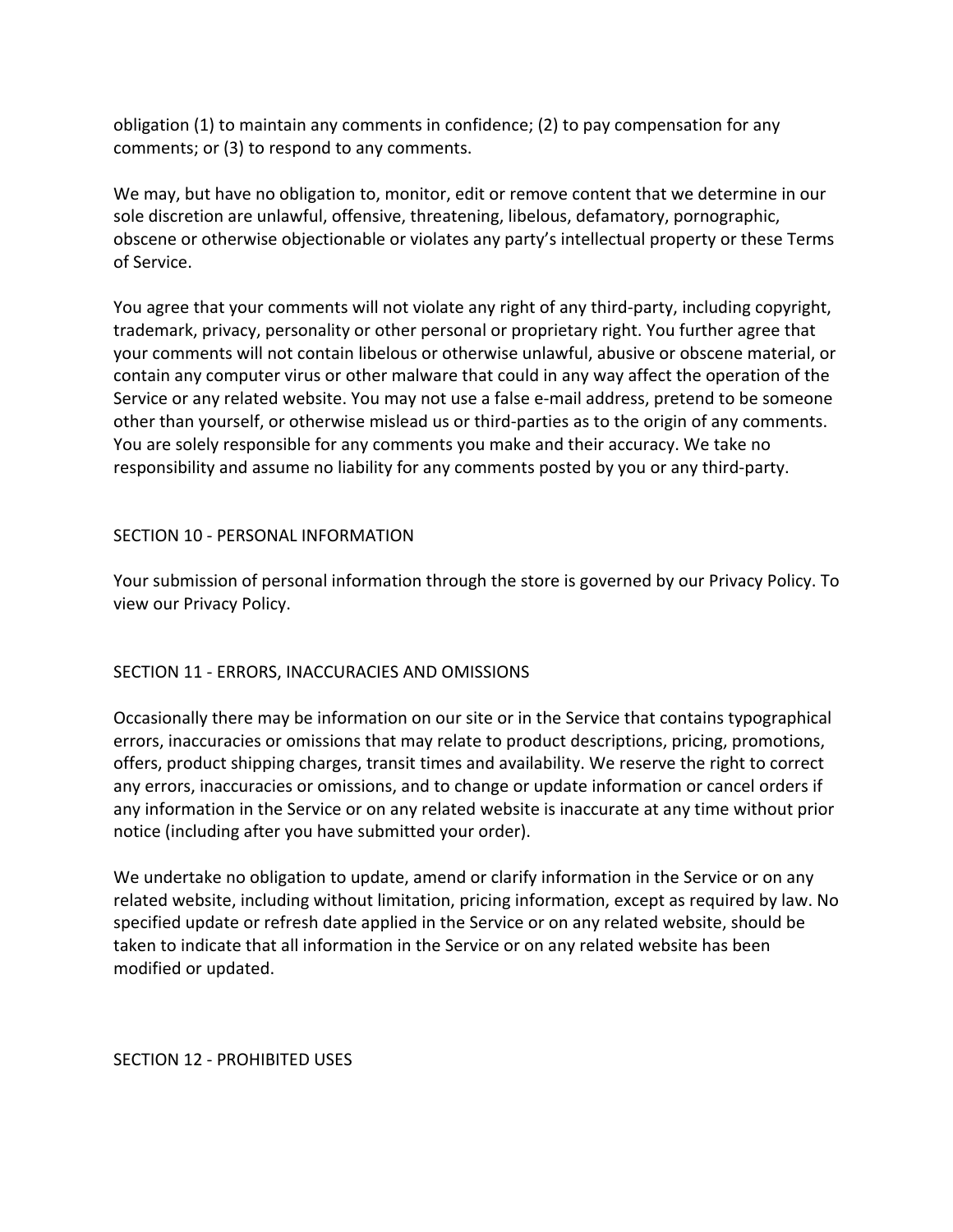In addition to other prohibitions as set forth in the Terms of Service, you are prohibited from using the site or its content: (a) for any unlawful purpose; (b) to solicit others to perform or participate in any unlawful acts; (c) to violate any international, federal, provincial or state regulations, rules, laws, or local ordinances; (d) to infringe upon or violate our intellectual property rights or the intellectual property rights of others; (e) to harass, abuse, insult, harm, defame, slander, disparage, intimidate, or discriminate based on gender, sexual orientation, religion, ethnicity, race, age, national origin, or disability; (f) to submit false or misleading information; (g) to upload or transmit viruses or any other type of malicious code that will or may be used in any way that will affect the functionality or operation of the Service or of any related website, other websites, or the Internet; (h) to collect or track the personal information of others; (i) to spam, phish, pharm, pretext, spider, crawl, or scrape; (j) for any obscene or immoral purpose; or (k) to interfere with or circumvent the security features of the Service or any related website, other websites, or the Internet. We reserve the right to terminate your use of the Service or any related website for violating any of the prohibited uses.

## SECTION 13 - DISCLAIMER OF WARRANTIES; LIMITATION OF LIABILITY

We do not guarantee, represent or warrant that your use of our service will be uninterrupted, timely, secure or error-free.

We do not warrant that the results that may be obtained from the use of the service will be accurate or reliable.

You agree that from time to time we may remove the service for indefinite periods of time or cancel the service at any time, without notice to you.

You expressly agree that your use of, or inability to use, the service is at your sole risk. The service and all products and services delivered to you through the service are (except as expressly stated by us) provided 'as is' and 'as available' for your use, without any representation, warranties or conditions of any kind, either express or implied, including all implied warranties or conditions of merchantability, merchantable quality, fitness for a particular purpose, durability, title, and non-infringement.

In no case shall Atomic Beet, our directors, officers, employees, affiliates, agents, contractors, interns, suppliers, service providers or licensors be liable for any injury, loss, claim, or any direct, indirect, incidental, punitive, special, or consequential damages of any kind, including, without limitation lost profits, lost revenue, lost savings, loss of data, replacement costs, or any similar damages, whether based in contract, tort (including negligence), strict liability or otherwise, arising from your use of any of the service or any products procured using the service, or for any other claim related in any way to your use of the service or any product, including, but not limited to, any errors or omissions in any content, or any loss or damage of any kind incurred as a result of the use of the service or any content (or product) posted, transmitted, or otherwise made available via the service, even if advised of their possibility.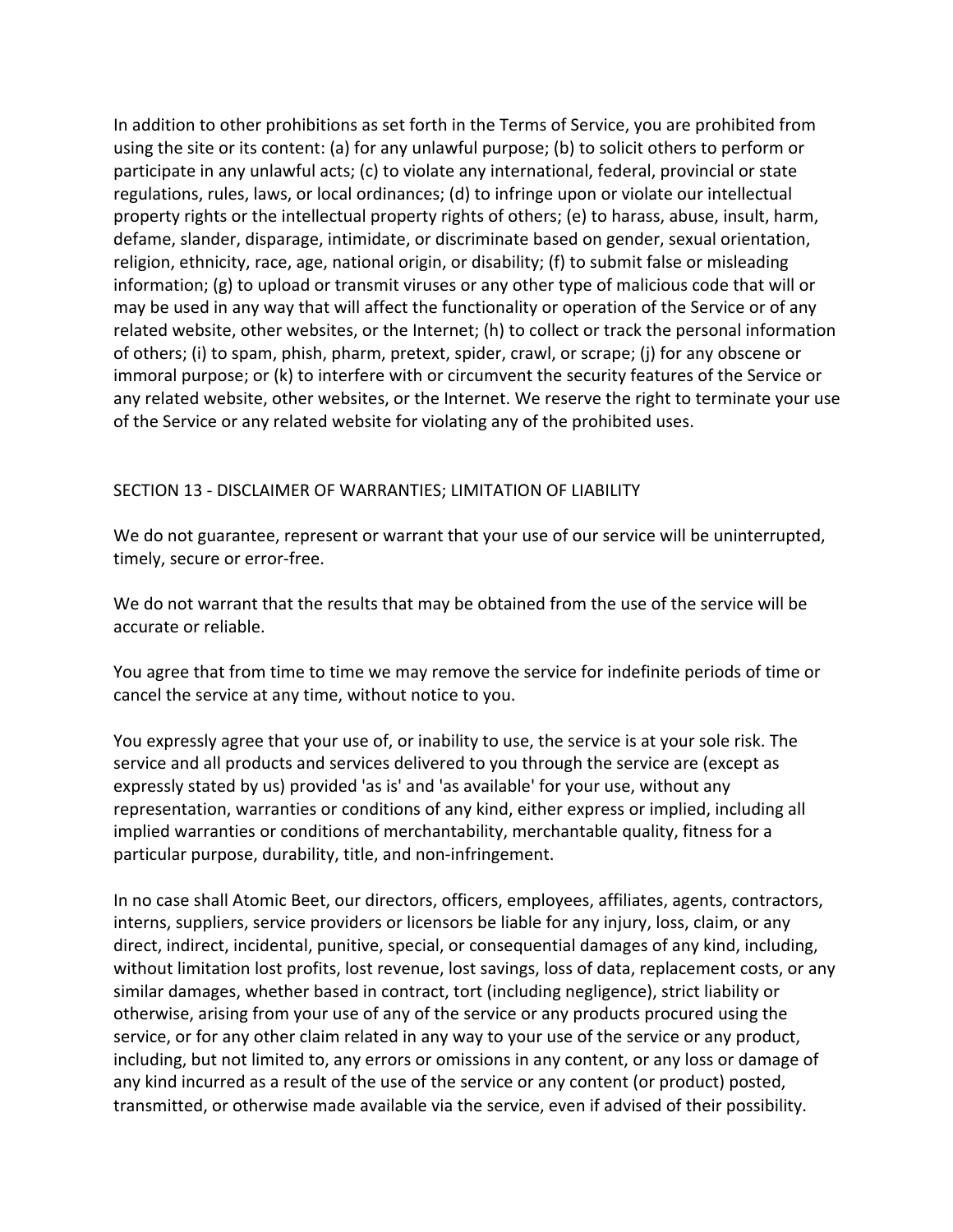Because some states or jurisdictions do not allow the exclusion or the limitation of liability for consequential or incidental damages, in such states or jurisdictions, our liability shall be limited to the maximum extent permitted by law.

#### SECTION 14 - INDEMNIFICATION

You agree to indemnify, defend and hold harmless Atomic Beet and our parent, subsidiaries, affiliates, partners, officers, directors, agents, contractors, licensors, service providers, subcontractors, suppliers, interns and employees, harmless from any claim or demand, including reasonable attorneys' fees, made by any third-party due to or arising out of your breach of these Terms of Service or the documents they incorporate by reference, or your violation of any law or the rights of a third-party.

#### SECTION 15 - SEVERABILITY

In the event that any provision of these Terms of Service is determined to be unlawful, void or unenforceable, such provision shall nonetheless be enforceable to the fullest extent permitted by applicable law, and the unenforceable portion shall be deemed to be severed from these Terms of Service, such determination shall not affect the validity and enforceability of any other remaining provisions.

#### SECTION 16 - TERMINATION

The obligations and liabilities of the parties incurred prior to the termination date shall survive the termination of this agreement for all purposes.

These Terms of Service are effective unless and until terminated by either you or us. You may terminate these Terms of Service at any time by notifying us that you no longer wish to use our Services, or when you cease using our site.

If in our sole judgment you fail, or we suspect that you have failed, to comply with any term or provision of these Terms of Service, we also may terminate this agreement at any time without notice and you will remain liable for all amounts due up to and including the date of termination; and/or accordingly may deny you access to our Services (or any part thereof).

#### SECTION 17 - ENTIRE AGREEMENT

The failure of us to exercise or enforce any right or provision of these Terms of Service shall not constitute a waiver of such right or provision.